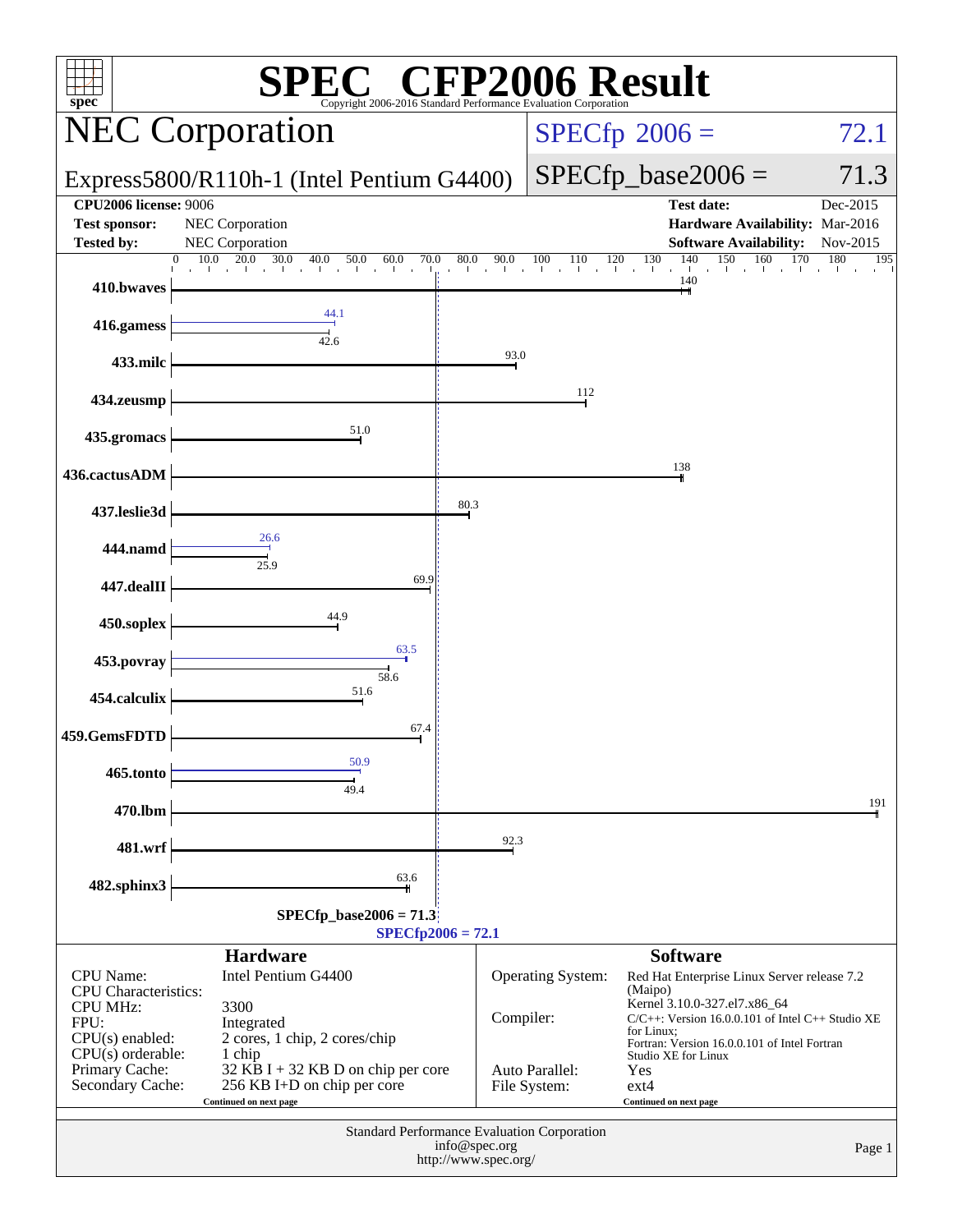

# **[SPEC CFP2006 Result](http://www.spec.org/auto/cpu2006/Docs/result-fields.html#SPECCFP2006Result)**

# NEC Corporation

# $SPECfp2006 = 72.1$  $SPECfp2006 = 72.1$

Express5800/R110h-1 (Intel Pentium G4400)

 $SPECTp\_base2006 = 71.3$ 

| <b>CPU2006 license: 9006</b>                                               |                                                                                                                       |                                                                                    | <b>Test date:</b><br>Dec-2015                              |  |
|----------------------------------------------------------------------------|-----------------------------------------------------------------------------------------------------------------------|------------------------------------------------------------------------------------|------------------------------------------------------------|--|
| <b>Test sponsor:</b>                                                       | NEC Corporation                                                                                                       |                                                                                    | Hardware Availability: Mar-2016                            |  |
| <b>Tested by:</b>                                                          | <b>NEC</b> Corporation                                                                                                |                                                                                    | <b>Software Availability:</b><br>$Nov-2015$                |  |
| L3 Cache:<br>Other Cache:<br>Memory:<br>Disk Subsystem:<br>Other Hardware: | $3 \text{ MB I+D}$ on chip per chip<br>None<br>16 GB (2 x 8 GB 2Rx8 PC4-2133P-E)<br>1 x 500 GB SATA, 7200 RPM<br>None | <b>System State:</b><br><b>Base Pointers:</b><br>Peak Pointers:<br>Other Software: | Run level 3 (multi-user)<br>64-bit<br>$32/64$ -bit<br>None |  |

**[Results Table](http://www.spec.org/auto/cpu2006/Docs/result-fields.html#ResultsTable)**

| Results Table    |                                                                                                          |              |                |       |                |       |                |              |                |              |                |              |
|------------------|----------------------------------------------------------------------------------------------------------|--------------|----------------|-------|----------------|-------|----------------|--------------|----------------|--------------|----------------|--------------|
|                  | <b>Base</b>                                                                                              |              |                |       |                |       | <b>Peak</b>    |              |                |              |                |              |
| <b>Benchmark</b> | <b>Seconds</b>                                                                                           | <b>Ratio</b> | <b>Seconds</b> | Ratio | <b>Seconds</b> | Ratio | <b>Seconds</b> | <b>Ratio</b> | <b>Seconds</b> | <b>Ratio</b> | <b>Seconds</b> | <b>Ratio</b> |
| 410.bwaves       | 97.2                                                                                                     | 140          | 98.7           | 138   | 96.9           | 140   | 97.2           | 140          | 98.7           | 138          | 96.9           | 140          |
| 416.gamess       | 459                                                                                                      | 42.6         | 460            | 42.6  | 460            | 42.6  | 444            | 44.1         | 444            | 44.1         | 445            | 44.0         |
| 433.milc         | 98.7                                                                                                     | 93.0         | 98.7           | 93.0  | 98.6           | 93.1  | 98.7           | 93.0         | 98.7           | 93.0         | 98.6           | 93.1         |
| 434.zeusmp       | 81.4                                                                                                     | 112          | 81.3           | 112   | 81.3           | 112   | 81.4           | 112          | 81.3           | 112          | 81.3           | 112          |
| 435.gromacs      | 140                                                                                                      | 51.1         | 140            | 51.0  | 140            | 51.0  | 140            | 51.1         | 140            | 51.0         | <b>140</b>     | 51.0         |
| 436.cactusADM    | 86.6                                                                                                     | 138          | 86.4           | 138   | 86.9           | 138   | 86.6           | 138          | 86.4           | 138          | 86.9           | 138          |
| 437.leslie3d     | 117                                                                                                      | 80.3         | 117            | 80.4  | 117            | 80.3  | 117            | 80.3         | 117            | 80.4         | 117            | <b>80.3</b>  |
| 444.namd         | 310                                                                                                      | 25.9         | 310            | 25.9  | 310            | 25.9  | 302            | 26.6         | 302            | 26.6         | 302            | 26.5         |
| 447.dealII       | 164                                                                                                      | 69.9         | 164            | 69.9  | 164            | 69.8  | 164            | 69.9         | 164            | 69.9         | 164            | 69.8         |
| 450.soplex       | 186                                                                                                      | 44.9         | 185            | 45.0  | 186            | 44.8  | 186            | 44.9         | 185            | 45.0         | 186            | 44.8         |
| 453.povray       | 90.7                                                                                                     | 58.6         | 90.7           | 58.6  | 90.6           | 58.7  | 83.8           | 63.5         | 84.2           | 63.2         | 83.5           | 63.7         |
| 454.calculix     | 160                                                                                                      | 51.6         | 160            | 51.7  | 160            | 51.6  | 160            | 51.6         | 160            | 51.7         | 160            | 51.6         |
| 459.GemsFDTD     | 157                                                                                                      | 67.5         | 157            | 67.4  | 158            | 67.2  | 157            | 67.5         | 157            | 67.4         | 158            | 67.2         |
| 465.tonto        | 199                                                                                                      | 49.4         | 199            | 49.5  | 200            | 49.2  | <u>193</u>     | 50.9         | 193            | 50.9         | 193            | 50.9         |
| 470.1bm          | 72.2                                                                                                     | 190          | 72.0           | 191   | 71.9           | 191   | 72.2           | 190          | 72.0           | 191          | 71.9           | 191          |
| 481.wrf          | 121                                                                                                      | 92.2         | 121            | 92.3  | 121            | 92.3  | 121            | 92.2         | 121            | 92.3         | <u>121</u>     | 92.3         |
| 482.sphinx3      | 303                                                                                                      | 64.4         | 306            | 63.6  | 307            | 63.5  | 303            | 64.4         | 306            | 63.6         | 307            | 63.5         |
|                  | Results appear in the order in which they were run. Bold underlined text indicates a median measurement. |              |                |       |                |       |                |              |                |              |                |              |

#### **[Operating System Notes](http://www.spec.org/auto/cpu2006/Docs/result-fields.html#OperatingSystemNotes)**

Stack size set to unlimited using "ulimit -s unlimited"

#### **[Platform Notes](http://www.spec.org/auto/cpu2006/Docs/result-fields.html#PlatformNotes)**

 BIOS Settings: Power Management Policy: Custom Energy Performance: Performance

### **[General Notes](http://www.spec.org/auto/cpu2006/Docs/result-fields.html#GeneralNotes)**

Environment variables set by runspec before the start of the run:  $KMP_A$ FFINITY = "granularity=fine, compact, 1, 0" LD\_LIBRARY\_PATH = "/home/cpu2006/libs/32:/home/cpu2006/libs/64:/home/cpu2006/sh"

Continued on next page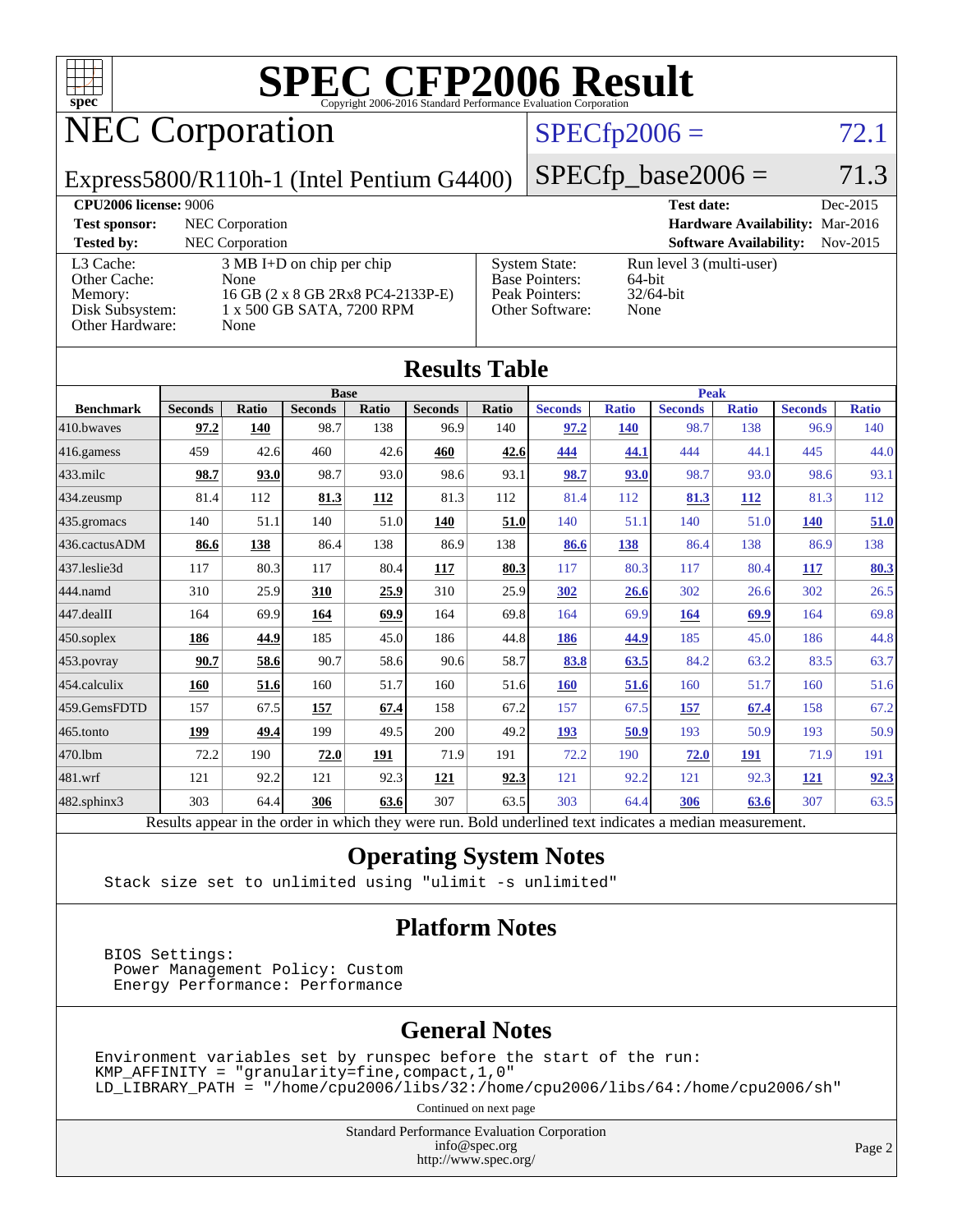

# **[SPEC CFP2006 Result](http://www.spec.org/auto/cpu2006/Docs/result-fields.html#SPECCFP2006Result)**

# NEC Corporation

 $SPECTp2006 = 72.1$ 

Express5800/R110h-1 (Intel Pentium G4400)

**[Tested by:](http://www.spec.org/auto/cpu2006/Docs/result-fields.html#Testedby)** NEC Corporation **[Software Availability:](http://www.spec.org/auto/cpu2006/Docs/result-fields.html#SoftwareAvailability)** Nov-2015

 $SPECTp\_base2006 = 71.3$ **[CPU2006 license:](http://www.spec.org/auto/cpu2006/Docs/result-fields.html#CPU2006license)** 9006 **[Test date:](http://www.spec.org/auto/cpu2006/Docs/result-fields.html#Testdate)** Dec-2015 **[Test sponsor:](http://www.spec.org/auto/cpu2006/Docs/result-fields.html#Testsponsor)** NEC Corporation **[Hardware Availability:](http://www.spec.org/auto/cpu2006/Docs/result-fields.html#HardwareAvailability)** Mar-2016

#### **[General Notes \(Continued\)](http://www.spec.org/auto/cpu2006/Docs/result-fields.html#GeneralNotes)**

OMP NUM THREADS = "2"

 Binaries compiled on a system with 1x Intel Core i5-4670K CPU + 32GB memory using RedHat EL 7.1 Transparent Huge Pages enabled with: echo always > /sys/kernel/mm/transparent\_hugepage/enabled

## **[Base Compiler Invocation](http://www.spec.org/auto/cpu2006/Docs/result-fields.html#BaseCompilerInvocation)**

[C benchmarks](http://www.spec.org/auto/cpu2006/Docs/result-fields.html#Cbenchmarks):  $\text{icc}$   $-\text{m64}$ 

[C++ benchmarks:](http://www.spec.org/auto/cpu2006/Docs/result-fields.html#CXXbenchmarks) [icpc -m64](http://www.spec.org/cpu2006/results/res2016q1/cpu2006-20160125-38813.flags.html#user_CXXbase_intel_icpc_64bit_bedb90c1146cab66620883ef4f41a67e)

[Fortran benchmarks](http://www.spec.org/auto/cpu2006/Docs/result-fields.html#Fortranbenchmarks): [ifort -m64](http://www.spec.org/cpu2006/results/res2016q1/cpu2006-20160125-38813.flags.html#user_FCbase_intel_ifort_64bit_ee9d0fb25645d0210d97eb0527dcc06e)

[Benchmarks using both Fortran and C](http://www.spec.org/auto/cpu2006/Docs/result-fields.html#BenchmarksusingbothFortranandC):<br>icc -m64 ifort -m64  $-m64$  ifort  $-m64$ 

# **[Base Portability Flags](http://www.spec.org/auto/cpu2006/Docs/result-fields.html#BasePortabilityFlags)**

| 410.bwaves: -DSPEC CPU LP64                  |                                                                |
|----------------------------------------------|----------------------------------------------------------------|
| 416.gamess: -DSPEC_CPU_LP64                  |                                                                |
| 433.milc: -DSPEC CPU LP64                    |                                                                |
| 434.zeusmp: - DSPEC_CPU_LP64                 |                                                                |
| 435.gromacs: -DSPEC_CPU_LP64 -nofor_main     |                                                                |
| 436.cactusADM: - DSPEC CPU LP64 - nofor main |                                                                |
| 437.leslie3d: -DSPEC CPU LP64                |                                                                |
| 444.namd: -DSPEC CPU LP64                    |                                                                |
| 447.dealII: -DSPEC CPU LP64                  |                                                                |
| 450.soplex: -DSPEC_CPU_LP64                  |                                                                |
| 453.povray: -DSPEC_CPU_LP64                  |                                                                |
| 454.calculix: - DSPEC CPU LP64 - nofor main  |                                                                |
| 459.GemsFDTD: -DSPEC CPU LP64                |                                                                |
| 465.tonto: -DSPEC CPU LP64                   |                                                                |
| 470.1bm: - DSPEC CPU LP64                    |                                                                |
|                                              | 481.wrf: -DSPEC CPU_LP64 -DSPEC_CPU_CASE_FLAG -DSPEC_CPU_LINUX |
| 482.sphinx3: -DSPEC_CPU_LP64                 |                                                                |
|                                              |                                                                |

## **[Base Optimization Flags](http://www.spec.org/auto/cpu2006/Docs/result-fields.html#BaseOptimizationFlags)**

[C benchmarks](http://www.spec.org/auto/cpu2006/Docs/result-fields.html#Cbenchmarks):

[-xSSE4.2](http://www.spec.org/cpu2006/results/res2016q1/cpu2006-20160125-38813.flags.html#user_CCbase_f-xSSE42_f91528193cf0b216347adb8b939d4107) [-ipo](http://www.spec.org/cpu2006/results/res2016q1/cpu2006-20160125-38813.flags.html#user_CCbase_f-ipo) [-O3](http://www.spec.org/cpu2006/results/res2016q1/cpu2006-20160125-38813.flags.html#user_CCbase_f-O3) [-no-prec-div](http://www.spec.org/cpu2006/results/res2016q1/cpu2006-20160125-38813.flags.html#user_CCbase_f-no-prec-div) [-parallel](http://www.spec.org/cpu2006/results/res2016q1/cpu2006-20160125-38813.flags.html#user_CCbase_f-parallel) [-opt-prefetch](http://www.spec.org/cpu2006/results/res2016q1/cpu2006-20160125-38813.flags.html#user_CCbase_f-opt-prefetch) [-ansi-alias](http://www.spec.org/cpu2006/results/res2016q1/cpu2006-20160125-38813.flags.html#user_CCbase_f-ansi-alias)

Continued on next page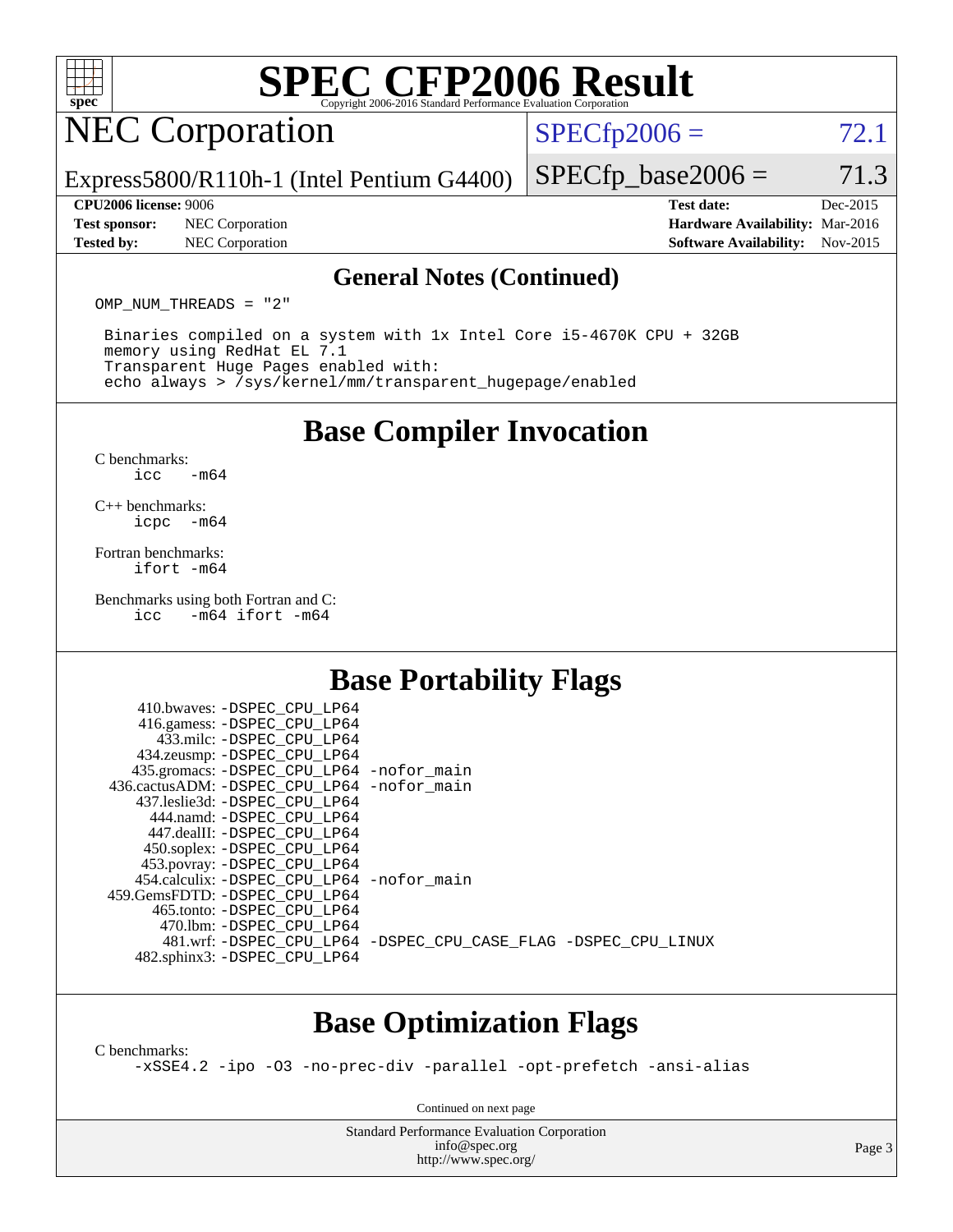

# **[SPEC CFP2006 Result](http://www.spec.org/auto/cpu2006/Docs/result-fields.html#SPECCFP2006Result)**

NEC Corporation

 $SPECTp2006 = 72.1$ 

Express5800/R110h-1 (Intel Pentium G4400)

 $SPECTp\_base2006 = 71.3$ 

**[Test sponsor:](http://www.spec.org/auto/cpu2006/Docs/result-fields.html#Testsponsor)** NEC Corporation **[Hardware Availability:](http://www.spec.org/auto/cpu2006/Docs/result-fields.html#HardwareAvailability)** Mar-2016 **[Tested by:](http://www.spec.org/auto/cpu2006/Docs/result-fields.html#Testedby)** NEC Corporation **[Software Availability:](http://www.spec.org/auto/cpu2006/Docs/result-fields.html#SoftwareAvailability)** Nov-2015

**[CPU2006 license:](http://www.spec.org/auto/cpu2006/Docs/result-fields.html#CPU2006license)** 9006 **[Test date:](http://www.spec.org/auto/cpu2006/Docs/result-fields.html#Testdate)** Dec-2015

# **[Base Optimization Flags \(Continued\)](http://www.spec.org/auto/cpu2006/Docs/result-fields.html#BaseOptimizationFlags)**

[C++ benchmarks:](http://www.spec.org/auto/cpu2006/Docs/result-fields.html#CXXbenchmarks) [-xSSE4.2](http://www.spec.org/cpu2006/results/res2016q1/cpu2006-20160125-38813.flags.html#user_CXXbase_f-xSSE42_f91528193cf0b216347adb8b939d4107) [-ipo](http://www.spec.org/cpu2006/results/res2016q1/cpu2006-20160125-38813.flags.html#user_CXXbase_f-ipo) [-O3](http://www.spec.org/cpu2006/results/res2016q1/cpu2006-20160125-38813.flags.html#user_CXXbase_f-O3) [-no-prec-div](http://www.spec.org/cpu2006/results/res2016q1/cpu2006-20160125-38813.flags.html#user_CXXbase_f-no-prec-div) [-opt-prefetch](http://www.spec.org/cpu2006/results/res2016q1/cpu2006-20160125-38813.flags.html#user_CXXbase_f-opt-prefetch) [-ansi-alias](http://www.spec.org/cpu2006/results/res2016q1/cpu2006-20160125-38813.flags.html#user_CXXbase_f-ansi-alias)

[Fortran benchmarks](http://www.spec.org/auto/cpu2006/Docs/result-fields.html#Fortranbenchmarks): [-xSSE4.2](http://www.spec.org/cpu2006/results/res2016q1/cpu2006-20160125-38813.flags.html#user_FCbase_f-xSSE42_f91528193cf0b216347adb8b939d4107) [-ipo](http://www.spec.org/cpu2006/results/res2016q1/cpu2006-20160125-38813.flags.html#user_FCbase_f-ipo) [-O3](http://www.spec.org/cpu2006/results/res2016q1/cpu2006-20160125-38813.flags.html#user_FCbase_f-O3) [-no-prec-div](http://www.spec.org/cpu2006/results/res2016q1/cpu2006-20160125-38813.flags.html#user_FCbase_f-no-prec-div) [-parallel](http://www.spec.org/cpu2006/results/res2016q1/cpu2006-20160125-38813.flags.html#user_FCbase_f-parallel) [-opt-prefetch](http://www.spec.org/cpu2006/results/res2016q1/cpu2006-20160125-38813.flags.html#user_FCbase_f-opt-prefetch)

[Benchmarks using both Fortran and C](http://www.spec.org/auto/cpu2006/Docs/result-fields.html#BenchmarksusingbothFortranandC): [-xSSE4.2](http://www.spec.org/cpu2006/results/res2016q1/cpu2006-20160125-38813.flags.html#user_CC_FCbase_f-xSSE42_f91528193cf0b216347adb8b939d4107) [-ipo](http://www.spec.org/cpu2006/results/res2016q1/cpu2006-20160125-38813.flags.html#user_CC_FCbase_f-ipo) [-O3](http://www.spec.org/cpu2006/results/res2016q1/cpu2006-20160125-38813.flags.html#user_CC_FCbase_f-O3) [-no-prec-div](http://www.spec.org/cpu2006/results/res2016q1/cpu2006-20160125-38813.flags.html#user_CC_FCbase_f-no-prec-div) [-parallel](http://www.spec.org/cpu2006/results/res2016q1/cpu2006-20160125-38813.flags.html#user_CC_FCbase_f-parallel) [-opt-prefetch](http://www.spec.org/cpu2006/results/res2016q1/cpu2006-20160125-38813.flags.html#user_CC_FCbase_f-opt-prefetch) [-ansi-alias](http://www.spec.org/cpu2006/results/res2016q1/cpu2006-20160125-38813.flags.html#user_CC_FCbase_f-ansi-alias)

**[Peak Compiler Invocation](http://www.spec.org/auto/cpu2006/Docs/result-fields.html#PeakCompilerInvocation)**

[C benchmarks](http://www.spec.org/auto/cpu2006/Docs/result-fields.html#Cbenchmarks):  $\text{icc}$   $-\text{m64}$ 

[C++ benchmarks:](http://www.spec.org/auto/cpu2006/Docs/result-fields.html#CXXbenchmarks) [icpc -m64](http://www.spec.org/cpu2006/results/res2016q1/cpu2006-20160125-38813.flags.html#user_CXXpeak_intel_icpc_64bit_bedb90c1146cab66620883ef4f41a67e)

[Fortran benchmarks](http://www.spec.org/auto/cpu2006/Docs/result-fields.html#Fortranbenchmarks): [ifort -m64](http://www.spec.org/cpu2006/results/res2016q1/cpu2006-20160125-38813.flags.html#user_FCpeak_intel_ifort_64bit_ee9d0fb25645d0210d97eb0527dcc06e)

[Benchmarks using both Fortran and C](http://www.spec.org/auto/cpu2006/Docs/result-fields.html#BenchmarksusingbothFortranandC): [icc -m64](http://www.spec.org/cpu2006/results/res2016q1/cpu2006-20160125-38813.flags.html#user_CC_FCpeak_intel_icc_64bit_0b7121f5ab7cfabee23d88897260401c) [ifort -m64](http://www.spec.org/cpu2006/results/res2016q1/cpu2006-20160125-38813.flags.html#user_CC_FCpeak_intel_ifort_64bit_ee9d0fb25645d0210d97eb0527dcc06e)

## **[Peak Portability Flags](http://www.spec.org/auto/cpu2006/Docs/result-fields.html#PeakPortabilityFlags)**

Same as Base Portability Flags

# **[Peak Optimization Flags](http://www.spec.org/auto/cpu2006/Docs/result-fields.html#PeakOptimizationFlags)**

[C benchmarks](http://www.spec.org/auto/cpu2006/Docs/result-fields.html#Cbenchmarks):

433.milc: basepeak = yes

 $470$ .lbm: basepeak = yes

482.sphinx3: basepeak = yes

[C++ benchmarks:](http://www.spec.org/auto/cpu2006/Docs/result-fields.html#CXXbenchmarks)

 444.namd: [-xSSE4.2](http://www.spec.org/cpu2006/results/res2016q1/cpu2006-20160125-38813.flags.html#user_peakPASS2_CXXFLAGSPASS2_LDFLAGS444_namd_f-xSSE42_f91528193cf0b216347adb8b939d4107)(pass 2) [-prof-gen:threadsafe](http://www.spec.org/cpu2006/results/res2016q1/cpu2006-20160125-38813.flags.html#user_peakPASS1_CXXFLAGSPASS1_LDFLAGS444_namd_prof_gen_21a26eb79f378b550acd7bec9fe4467a)(pass 1) [-ipo](http://www.spec.org/cpu2006/results/res2016q1/cpu2006-20160125-38813.flags.html#user_peakPASS2_CXXFLAGSPASS2_LDFLAGS444_namd_f-ipo)(pass 2) [-O3](http://www.spec.org/cpu2006/results/res2016q1/cpu2006-20160125-38813.flags.html#user_peakPASS2_CXXFLAGSPASS2_LDFLAGS444_namd_f-O3)(pass 2) [-no-prec-div](http://www.spec.org/cpu2006/results/res2016q1/cpu2006-20160125-38813.flags.html#user_peakPASS2_CXXFLAGSPASS2_LDFLAGS444_namd_f-no-prec-div)(pass 2) [-par-num-threads=1](http://www.spec.org/cpu2006/results/res2016q1/cpu2006-20160125-38813.flags.html#user_peakPASS1_CXXFLAGSPASS1_LDFLAGS444_namd_par_num_threads_786a6ff141b4e9e90432e998842df6c2)(pass 1) [-prof-use](http://www.spec.org/cpu2006/results/res2016q1/cpu2006-20160125-38813.flags.html#user_peakPASS2_CXXFLAGSPASS2_LDFLAGS444_namd_prof_use_bccf7792157ff70d64e32fe3e1250b55)(pass 2) [-fno-alias](http://www.spec.org/cpu2006/results/res2016q1/cpu2006-20160125-38813.flags.html#user_peakCXXOPTIMIZEOPTIMIZE444_namd_f-no-alias_694e77f6c5a51e658e82ccff53a9e63a) [-auto-ilp32](http://www.spec.org/cpu2006/results/res2016q1/cpu2006-20160125-38813.flags.html#user_peakCXXOPTIMIZE444_namd_f-auto-ilp32)

Continued on next page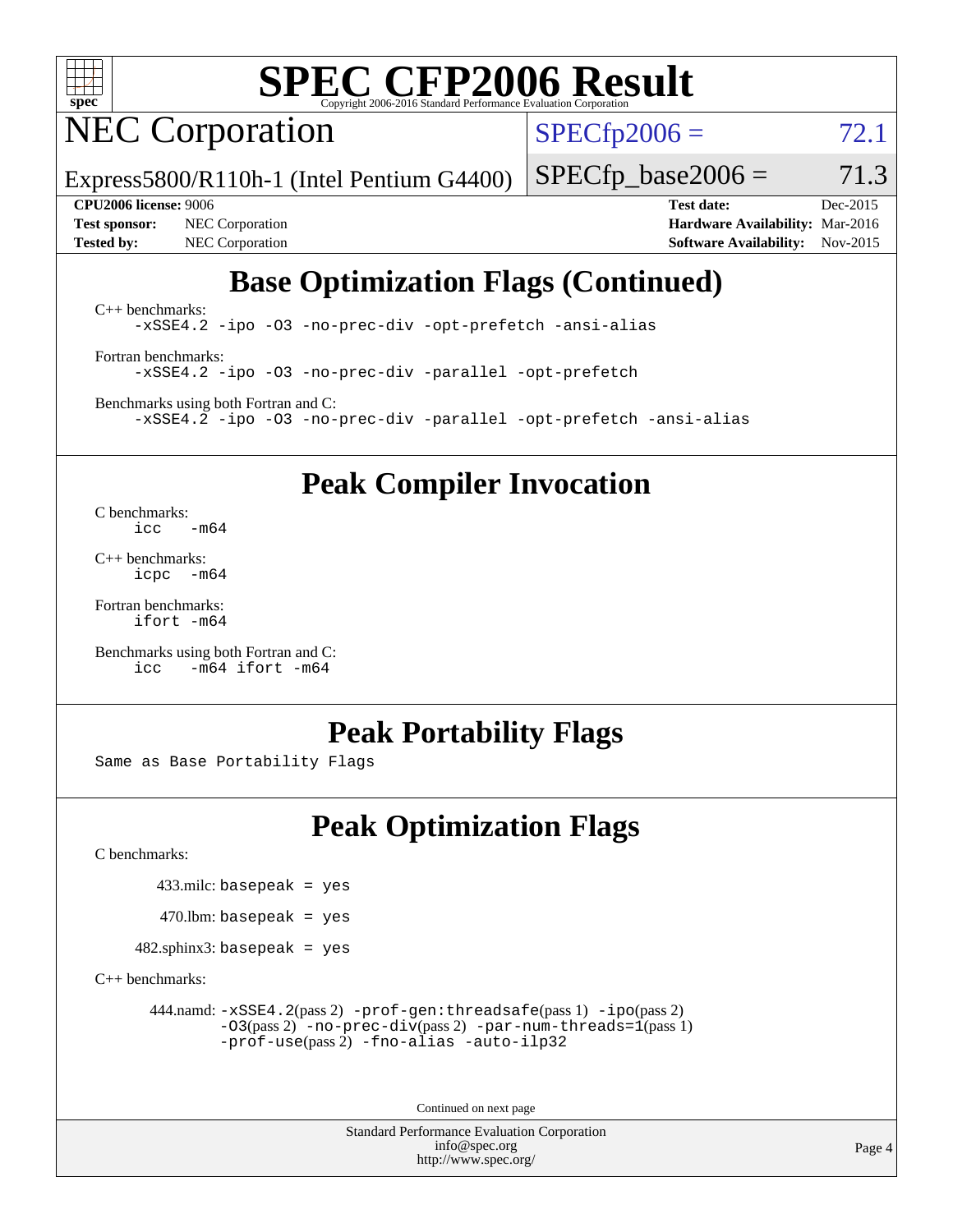

<http://www.spec.org/cpu2006/flags/NEC-Platform-Settings-V1.2-110h-RevA.xml>